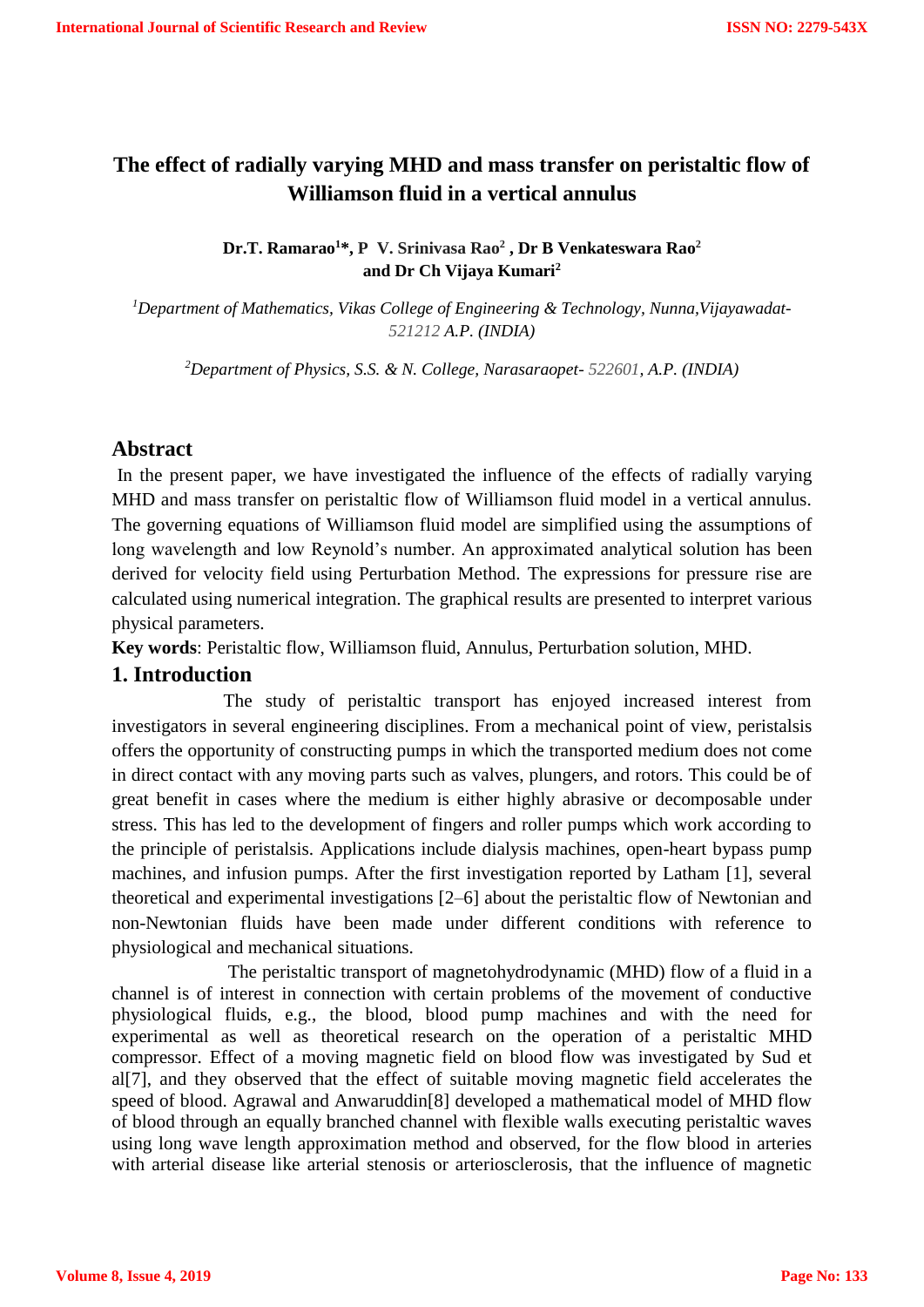field may be utilized as a blood pump in carrying out cardiac operations. The principle of magnetic field is successfully applied to Magnetic Resonance Imaging (MRI) when a patient under goes in a height static magnetic field. Abbasi et al.[9] developed a mathematical model on peristaltic transport of MHD fluid by considering variable viscosity. Moreover, the influence of magnetic field on peristaltic flow of a Casson fluid in an asymmetric channel was studied by Akbar[10] who has also investigated the characteristics of fluid flow in tabular harmonizes by considering long wave length and low Reynolds number approximations[11]. Mahmoud [12] et al .have also examined Effect of porous media and magnetic field on peristaltic transport of a Jeffrey fluid in an asymmetric channel.

 The peristalsis in the presence of heat transfer is imperative in many processes as oxygenation and hemodialysis. Heat transfer is also significant in the treatment of diseased tissues in cancer. Furthermore, the human lungs, bile duct and gall bladder have stones that behave like natural porous media. Also, keeping in mind the pathological situations, the distribution of fatty cholesterol and artery clogging blood clots in the coronary artery may be considered as the domains of porous medium. The magnetohydrodynamic peristaltic flow in a channel has a pivotal role in the motion of physiological fluids including blood and blood pump machines. Mass transfer in peristaltic flow occurs during the chemical breakdown of food, amalgamation of gastric juices with food and in other digestion processes. Motivated by these facts, Akbar[13] has carried out the influence of magnetic field on flow and heat transfer of a carbon nanotube induced by peristaltic waves and observed that with the increase of solid volume fraction of the nanoparticles and heat absorption parameter, the temperature profile increases significantly and also different authors have investigated the influence of heat transfer and magnetic field on the peristaltic transport of Newtonian fluid and Non-Newtonian fluids with different geometries from[14-20].Recently, few attempts have been made in the peristaltic literature to study the combined effects of heat and mass transfer. Eldabe et al. [21] analyzed the mixed convective heat and mass transfer in a non-Newtonian fluid at a peristaltic surface with temperature-dependent viscosity. The influence of heat and mass transfer on MHD peristaltic flow through a porous space with compliant walls was studied by Srinivas and Kothandapani [22]. The effects of elasticity of the flexible walls on the peristaltic transport of viscous fluid with heat transfer in a two-dimensional uniform channel have been investigated by Srinivas and Kothandapani [23]. Ogulu [24] examined heat and mass transfer of blood under the influence of a uniform magnetic field.

 Very recently, S.Nadeem and Noreen Akbar[25] have investigated the effects of heat and mass transfer peristaltic flow of Williamson model in a vertical annulus. The main aim of the present study is to provide an analytical solution for the peristaltic flow of a non-Newtonian fluid under long wavelength and low Reynold's number considerations. The governing equations are constituted for Williamson fluid with radially varying. Exact solutions have been calculated for energy and equation of concentration and also analytical solution has been presented for velocity profile. At the end of the article graphical results have been presented for various parameter of interest.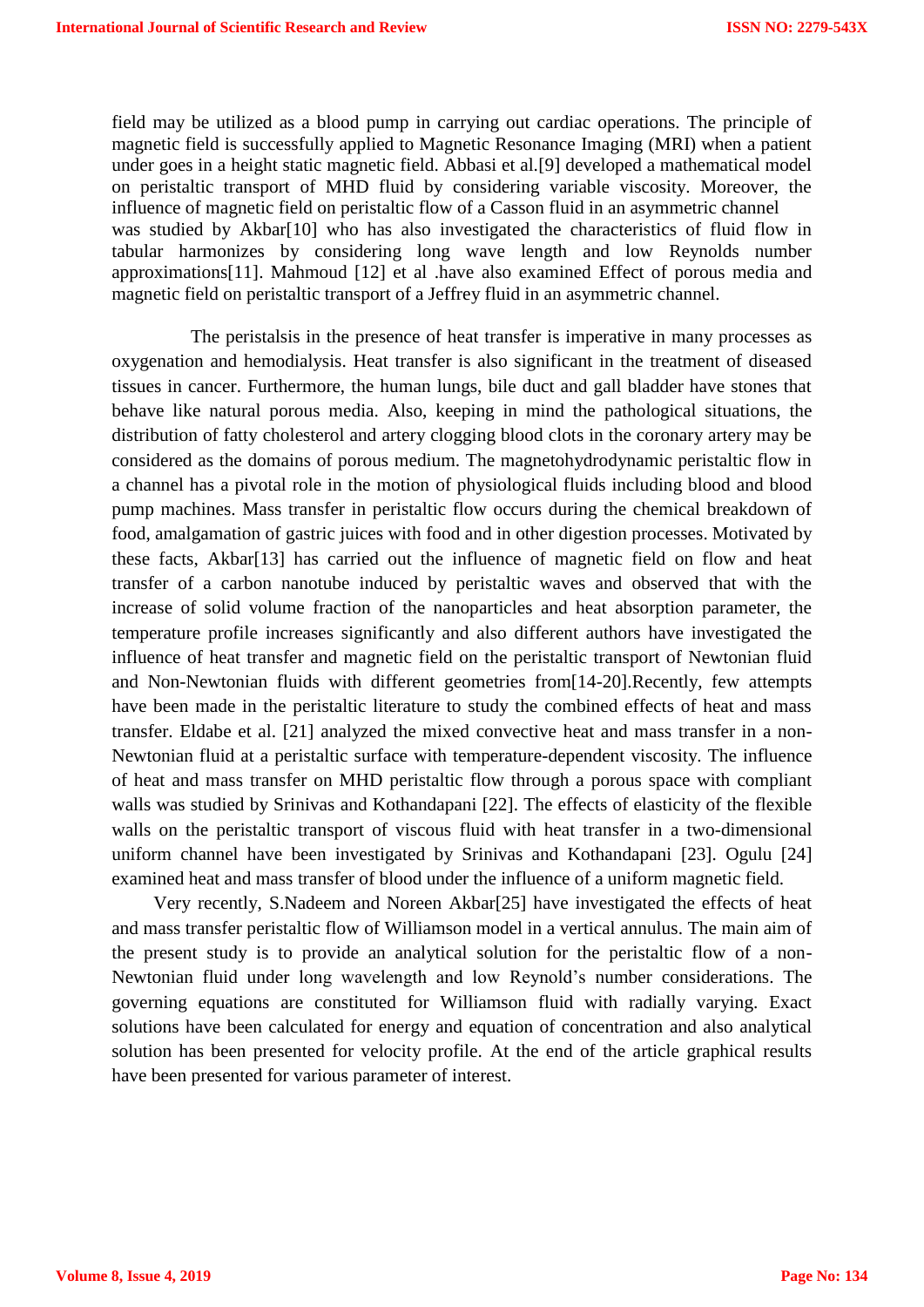#### **2. Mathematical Formulation:**



 **Fig.Physical Model**

For an incompressible fluid the balance of mass and momentum are given by  $div V = 0$  (1)

$$
\rho \frac{dV}{dt} = \text{div}\, S + \rho f \tag{2}
$$

where  $\rho$  is the density, V is the velocity vector, S is the Cauchy stress tensor, f represents the specific body force and *dt*  $\frac{d}{dx}$  represents the material time derivative. The constitutive equation is given by

$$
S = -PI + \tau \tag{3}
$$

$$
\tau = -\left[\eta_{\infty} + (\eta_o + \eta_{\infty})(1 - \Gamma \bar{\dot{\gamma}})^{-1}\right] \bar{\dot{\gamma}}
$$
\n(4)

in which  $-PI$  is the spherical part of the stress due to constraint of incompressibility,  $\tau$  is the extra stress tensor,  $\eta_{\infty}$  is the infinite shear rate viscosity,  $\eta_0$  is the zero rate viscosity,  $\Gamma$  is the time constant, and  $\overline{\dot{\gamma}}$  is defined as

$$
\overline{\dot{\gamma}} = \sqrt{\frac{1}{2} \sum_{i} \sum_{j} \overline{\dot{\gamma}}_{ij} \overline{\dot{\gamma}}_{ji}} = \sqrt{\frac{1}{2} \pi}
$$
\n(5)

$$
\tau = -\eta_o \left[ (1 - \Gamma \bar{y})^{-1} \right] \bar{y} = -\eta_o \left[ (1 - \Gamma \bar{y}) \right] \bar{y}
$$
\n(6)

The peristaltic transport of an incompressible Williamson fluid with radially varying MHD in a vertical annulus is considered. The inner tube is rigid and maintained at temperature  $T_1$ , the outer tube has a sinusoidal wave travelling down its walls and maintained at temperature  $\overline{T}_o$ .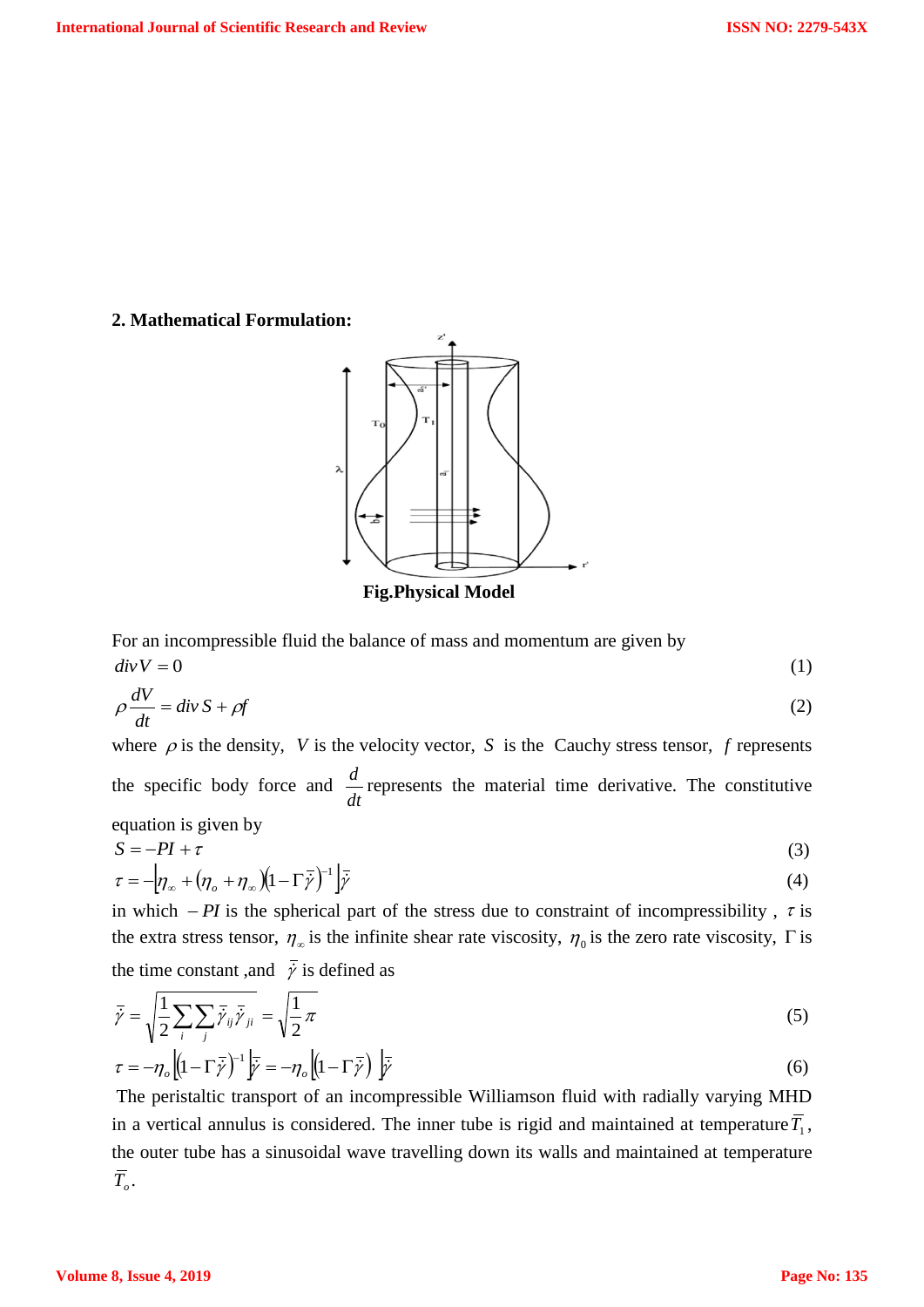The geometry of the wall surface is defined as

$$
\overline{R}_1 = a_1 \tag{7}
$$

$$
\overline{R}_2 = a_2 + b \sin \frac{2\pi}{\lambda} (\overline{Z} - c\overline{t})
$$
\n(8)

where  $a_1$  is the radius of the inner tube,  $a_2$  is the radius of the outer tube at inlet, b is the wave amplitude,  $\lambda$  is the wavelength, c the wave speed and  $\bar{t}$  the time.

 The governing equations in the fixed frame for an incompressible Williamson fluid model are given as

$$
\frac{\partial \overline{U}}{\partial \overline{R}} + \frac{\overline{U}}{\overline{R}} + \frac{\partial \overline{W}}{\partial \overline{Z}} = 0
$$
\n(9)

$$
\rho \left( \frac{\partial}{\partial \bar{t}} + \overline{U} \frac{\partial}{\partial \overline{R}} + \overline{W} \frac{\partial}{\partial \overline{Z}} \right) \overline{U} = -\frac{\partial \overline{P}}{\partial \overline{R}} - \frac{1}{\overline{R}} \frac{\partial}{\partial \overline{R}} \left( \overline{R} \overline{S}_{\overline{R} \overline{R}} \right) - \frac{\partial}{\partial \overline{Z}} \left( \overline{S}_{\overline{R} \overline{Z}} \right) - \frac{\overline{S}_{\overline{\theta} \overline{\theta}}}{\overline{R}} \tag{10}
$$

$$
\rho \left( \frac{\partial}{\partial \overline{t}} + \overline{U} \frac{\partial}{\partial \overline{R}} + \overline{W} \frac{\partial}{\partial \overline{Z}} \right) \overline{W} = -\frac{\partial \overline{P}}{\partial \overline{Z}} - \frac{1}{\overline{R}} \frac{\partial}{\partial \overline{R}} \left( \overline{R} \overline{S}_{\overline{R} \overline{Z}} \right) - \frac{\partial}{\partial \overline{Z}} \left( \overline{S}_{\overline{Z} \overline{Z}} \right) + \rho g \alpha (\overline{T} - \overline{T}_o) + \rho g \alpha (\overline{C} - \overline{C}_o)
$$

$$
- \overline{B}_o^2 \overline{r} (J + c)
$$

the energy equation in absence of dissipation terms and the concentration equation are defined as

(11)

$$
\rho c_p \left( \frac{\partial}{\partial \overline{t}} + \overline{U} \frac{\partial}{\partial \overline{R}} + \overline{W} \frac{\partial}{\partial \overline{Z}} \right) \overline{T} = k \left( \frac{\partial^2 \overline{T}}{\partial \overline{R}^2} + \frac{1}{\overline{R}} \frac{\partial \overline{T}}{\partial \overline{R}} + \frac{\partial^2 \overline{T}}{\partial \overline{Z}^2} \right)
$$
(12)

and

$$
\left(\frac{\partial}{\partial \bar{t}} + \overline{U} \frac{\partial}{\partial \overline{R}} + \overline{W} \frac{\partial}{\partial \overline{Z}}\right) \overline{C} = D \left(\frac{\partial^2 \overline{C}}{\partial \overline{R}^2} + \frac{1}{\overline{R}} \frac{\partial \overline{C}}{\partial \overline{R}} + \frac{\partial^2 \overline{C}}{\partial \overline{Z}^2}\right) + \frac{DK_T}{T_m} \left(\frac{\partial^2 \overline{T}}{\partial \overline{R}^2} + \frac{1}{\overline{R}} \frac{\partial \overline{T}}{\partial \overline{R}} + \frac{\partial^2 \overline{T}}{\partial \overline{Z}^2}\right) \tag{13}
$$

In In the above equations,  $P$  is the pressure,  $U$ ,  $W$  are the respective velocity components in the radial and axial directions respectively,  $T$  is the temperature,  $C$  is the concentration of fluid,  $\rho$  is the density, k denotes the thermal conductivity,  $c_p$  is the specific heat at constant pressure  $T_m$  is the temperature of the medium, *D* is the coefficient of mass diffusivity,  $K_T$  is the thermal diffusion ratio.

In the fixed coordinates  $(\overline{R}, \overline{Z})$ , the flow between the two tubes is unsteady. It becomes steady in a wave frame  $(\bar{r}, \bar{z})$  moving with the same speed as the wave moves in the  $\bar{Z}$  -direction. The transformations between the two frames are

$$
\overline{r} = \overline{R}, \quad \overline{z} = \overline{Z} - c\overline{t}, \n\overline{u} = \overline{U}, \quad \overline{w} = \overline{W} - c,
$$
\n(14)

where  $\bar{u}$  and  $\bar{w}$  are the velocities in the wave frame.

The appropriate boundary conditions in the wave frame are of the following form  $\overline{w} = -1$  at  $\overline{r} = \overline{r_1}$  $\bar{r} = \bar{r_1}$  (15a)

$$
\overline{w} = -1 \quad \text{at } \overline{r} = \overline{r}_2 \tag{15b}
$$

$$
\overline{T} = \overline{T}_o \quad \text{at } \overline{r} = \overline{r}_1 \tag{15c}
$$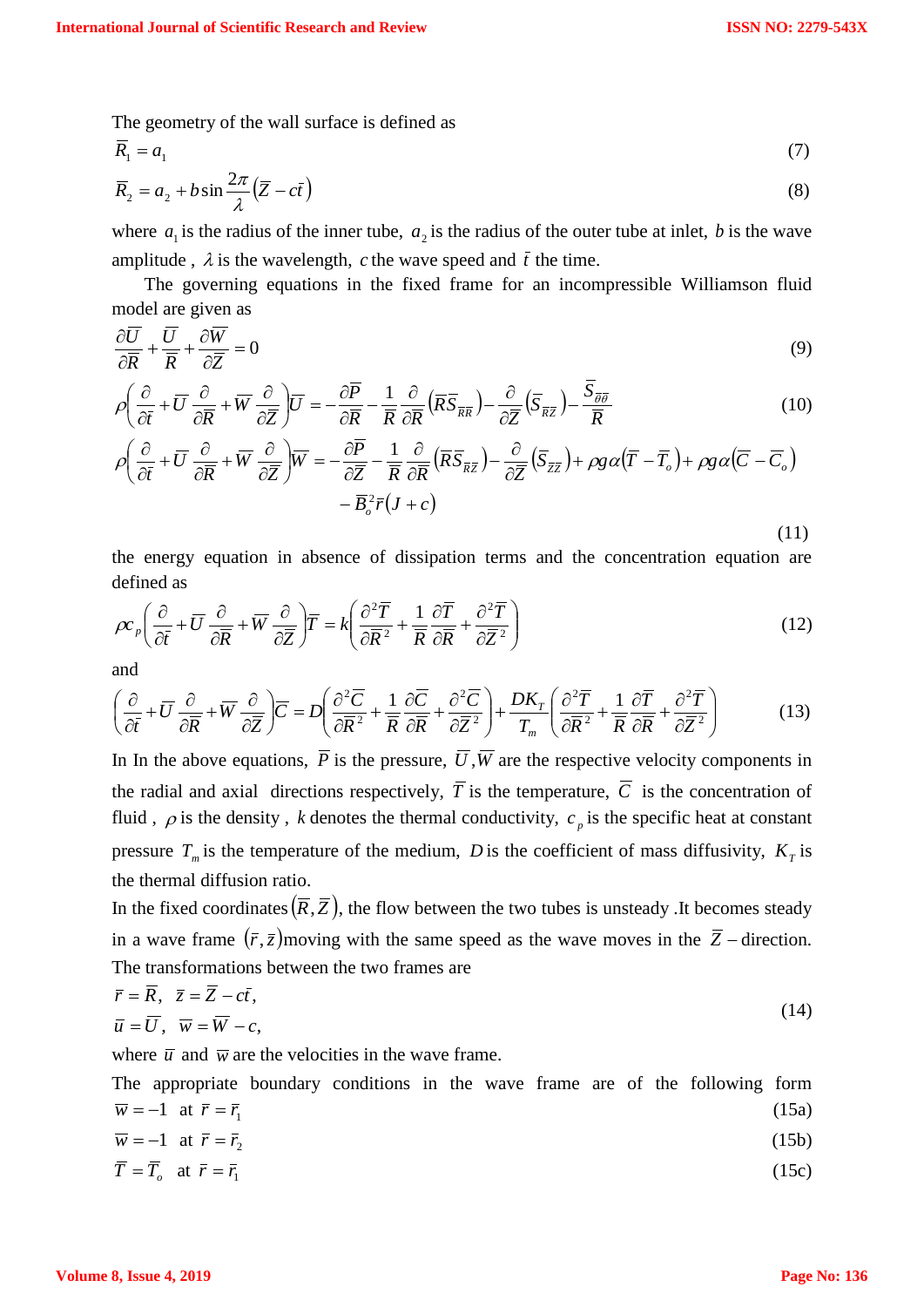$$
\overline{T} = \overline{T}_1 \quad \text{at } \overline{r} = \overline{r}_2 \tag{15d}
$$

$$
\overline{C} = \overline{C}_0 \quad \text{at } \overline{r} = \overline{r}_1 \tag{15e}
$$

$$
\overline{C} = \overline{C}_1 \quad \text{at } \overline{r} = \overline{r}_2 \tag{15f}
$$

we introduce the non-dimensional variables

$$
R = \frac{\overline{R}}{a_2}, \quad r = \frac{\overline{r}}{a_2}, \quad Z = \frac{\overline{Z}}{\lambda}, \quad Z = \frac{\overline{z}}{\lambda}, \quad W = \frac{\overline{W}}{c}, \quad W = \frac{\overline{w}}{c}, \quad \dot{\gamma} = \frac{a_2}{c}, \quad \dot{\gamma},
$$
\n
$$
U = \frac{\lambda \overline{U}}{a_2 c}, \quad u = \frac{\lambda \overline{u}}{a_2 c}, \quad P = \frac{a_2^2 \overline{P}}{c \lambda \mu}, \quad \theta = \frac{(\overline{r} - \overline{r_1})}{(\overline{r_0} - \overline{r_1})}, \quad t = \frac{c\overline{t}}{\lambda}, \quad \delta = \frac{a_2}{\lambda},
$$
\n
$$
\text{Re} = \frac{\rho c a_2}{\mu}, \quad S = \frac{a_2 \overline{S}}{c \mu}, \quad r_1 = \frac{\overline{r_1}}{a_2} = \varepsilon, \quad r_2 = \frac{\overline{r_2}}{a_2} = 1 + \phi \sin(2\pi \varepsilon),
$$
\n
$$
\beta = \frac{Q_o a_2^2}{k(\overline{r_1} - \overline{r_0})}, \quad Gr = \frac{g \alpha a_2^3 (\overline{r_1} - \overline{r_0})}{v^2}, \quad Br = \frac{\alpha g a^3 (\overline{C_1} - \overline{C_0})}{v^2},
$$
\n
$$
Sr = \frac{\rho D K_r (\overline{r_0} - \overline{r_1})}{\mu T_m (\overline{C_o} - \overline{C_1})}, \quad Sc = \frac{\mu}{D \rho}, \quad \sigma = \frac{(\overline{C} - \overline{C_1})}{(\overline{C_o} - \overline{C_1})}, \quad \phi = \frac{b}{a_2}, \quad M(r) = B_o(r) \sqrt{\frac{\sigma}{\mu}} a_2
$$
\n(16)

Making use of  $(14)$  and  $(16)$ , $(9)$  to  $(13)$  take the form

$$
\frac{\partial u}{\partial r} + \frac{u}{r} + \frac{\partial w}{\partial z} = 0\tag{17}
$$

$$
\operatorname{Re} \delta^3 \left( u \frac{\partial}{\partial r} + w \frac{\partial}{\partial z} \right) u = -\frac{\partial P}{\partial r} - \frac{\delta}{r} \frac{\partial}{\partial r} \left( r \tau_{rr} \right) - \delta^2 \frac{\partial}{\partial z} \left( \tau_{rz} \right) \tag{18}
$$

$$
\operatorname{Re} \delta \left( u \frac{\partial}{\partial r} + w \frac{\partial}{\partial z} \right) w = -\frac{\partial P}{\partial z} - \frac{1}{r} \frac{\partial}{\partial r} (r \tau_{rz}) - \delta \frac{\partial}{\partial z} (\tau_{zz}) + G_r \theta + B_r \sigma - (M(r))^2 (w+1) \tag{19}
$$

Re 
$$
\delta Pr \left( u \frac{\partial}{\partial r} + w \frac{\partial}{\partial z} \right) \theta = \frac{\partial^2 \theta}{\partial r^2} + \frac{1}{r} \frac{\partial \theta}{\partial r} + \delta^2 \frac{\partial^2 \theta}{\partial z^2} + \beta
$$
 (20)

$$
\operatorname{Re} \delta \left( u \frac{\partial}{\partial r} + w \frac{\partial}{\partial z} \right) \sigma = \frac{1}{S_c} \left( \frac{1}{r} \frac{\partial}{\partial r} \left( r \frac{\partial \sigma}{\partial r} \right) + \delta^2 \frac{\partial^2 \sigma}{\partial z^2} \right) + S_r \left( \frac{1}{r} \frac{\partial}{\partial r} \left( r \frac{\partial \theta}{\partial r} \right) + \delta^2 \frac{\partial^2 \theta}{\partial z^2} \right) \tag{21}
$$

where

$$
\tau_{rr} = -2\delta \left[ 1 + W e \dot{\gamma} \right] \frac{\partial u}{\partial r}
$$
  
\n
$$
\tau_{rz} = -\left[ 1 + W e \dot{\gamma} \left( \frac{\partial u}{\partial r} \delta^2 + \frac{\partial w}{\partial r} \right) \right]
$$
  
\n
$$
\tau_{zz} = -2\delta \left[ 1 + W e \dot{\gamma} \right] \delta \frac{\partial w}{\partial z}
$$
  
\n
$$
\dot{\gamma} = \left[ 2\delta^2 \left( \frac{\partial u}{\partial r} \right)^2 + \left( \frac{\partial u}{\partial z} \delta^2 + \frac{\partial w}{\partial r} \right)^2 + 2\delta^2 \left( \frac{\partial w}{\partial z} \right)^2 \right]^{\frac{1}{2}}
$$

in which  $\delta$ , Re, We represent the wave, Reynolds and Weissenberg numbers, respectively. Under the assumptions of long wavelength  $\delta \ll 1$  and low Reynolds number, neglecting the terms of order  $\delta$  and higher ,(18)-(21) and boundary condition (15) take the form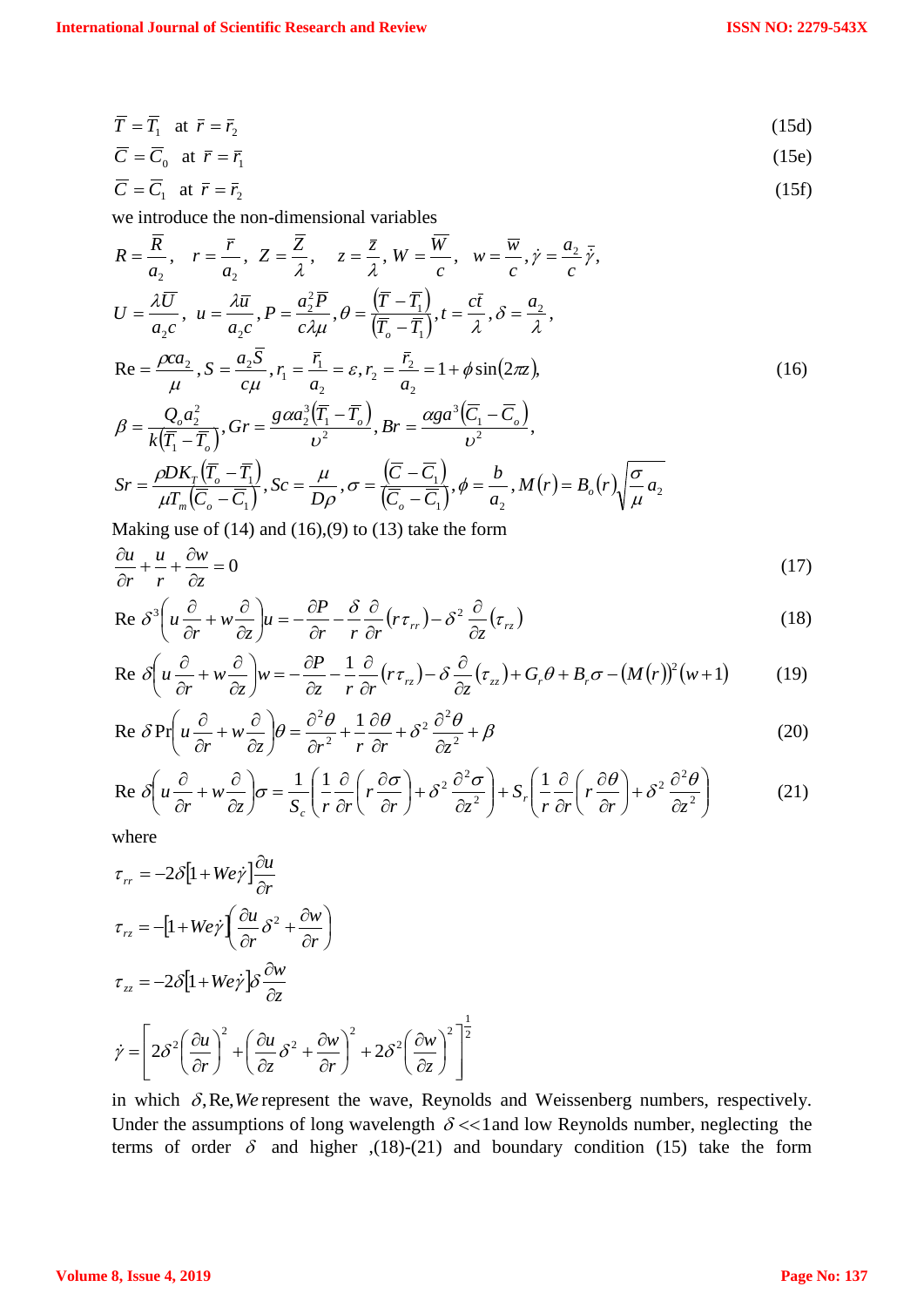$$
\frac{\partial P}{\partial r} = 0\tag{22}
$$

$$
\frac{\partial P}{\partial z} = \frac{1}{r} \frac{\partial}{\partial r} \left[ r \left( 1 + W e \frac{\partial w}{\partial r} \right) \frac{\partial w}{\partial r} \right] + G_r \theta + B_r \sigma - (M(r))^2 (w+1)
$$
\n(23)

$$
0 = \frac{\partial^2 \theta}{\partial r^2} + \frac{1}{r} \frac{\partial \theta}{\partial r} + \beta \tag{24}
$$

$$
0 = \frac{1}{Sc} \left( \frac{1}{r} \frac{\partial}{\partial r} \left( r \frac{\partial \sigma}{\partial r} \right) \right) + Sc \left( \frac{1}{r} \frac{\partial}{\partial r} \left( r \frac{\partial \theta}{\partial r} \right) \right) \tag{25}
$$

$$
w = -1 \quad \text{at} \quad r = r_1 = \varepsilon \tag{26a}
$$

$$
w = -1 \quad \text{at} \quad r = r_2 = 1 + \phi \sin(2\pi z) \tag{26b}
$$

$$
\theta = 1 \quad \text{at} \quad r = r_1 \tag{26c}
$$
\n
$$
\theta = 0 \quad \text{at} \quad r = r \tag{26d}
$$

$$
\theta = 0 \quad \text{at } r = r_2 \tag{26d}
$$
\n
$$
\sigma = 1 \quad \text{at } r = r_1 \tag{26e}
$$

$$
\sigma = 1 \quad \text{at} \quad r = r_1 \tag{26e}
$$
\n
$$
\sigma = 0 \quad \text{at} \quad r = r_2 \tag{26f}
$$

$$
\sigma = 0 \quad \text{at } r = r_2 \tag{26f}
$$

In the forthcoming analysis variable set  $M(r)$ *r*  $M(r) = \frac{M}{r}$ 

where is the *M* is the Hartmann number, *Sr* is the Soret number, *Sc* Schmidt number, *Br* is the local concentration Grashof number,  $\mu$  is the viscosity of the fluid,  $r_2$  dimensionless form of radius of outer tube,  $\phi$  amplitude ratio and Gr is the local temperature Grashof number.

#### **3.Solution of the problem**

Solving (24) and (25) subject to the boundary conditions (26c) to (26f), we obtain the expression for temperature and concentration field as follows

$$
\theta(r,z) = \frac{1}{a_{11}} \left( a_{12} \ln(r) + a_{13} r^2 + a_{14} \right) \tag{27}
$$

$$
\sigma(r,z) = -\frac{S_r S_c}{a_{11}} \left( a_{12} \ln(r) + a_{13} r^2 + a_{14} \right) + a_{17} \ln r + a_{18}
$$
\n(28)

To get the solution of (23) we employ the regular perturbation to find the solution. For perturbation solution, we expand  $w$ ,  $F$  and  $P$  as

$$
w = w_0 + W e w_1 + O(W e^2)
$$
 (29a)

$$
F = F_0 + WeF_1 + O(We^2)
$$
\n<sup>(29b)</sup>

$$
P = P_0 + WeP_1 + O(We^2)
$$
\n<sup>(29c)</sup>

The perturbation results for small parameter We, satisfying the conditions (26a) and (26b),for velocity and pressure gradient can be written as

$$
w(r, z) = c_1 r^M + c_2 r^{-M} + \frac{dp_o}{dz} a_{39} r^2 + a_{35} r^2 \ln(r) + a_{36} r^2 + a_{37} r^4 - 1 +
$$
  

$$
c_3 r^M + c_4 r^{-M} + \frac{dp_1}{dz} a_{39} r^2 - (y_{p_{13}})_r - (y_{p_{14}})_r
$$
 (30)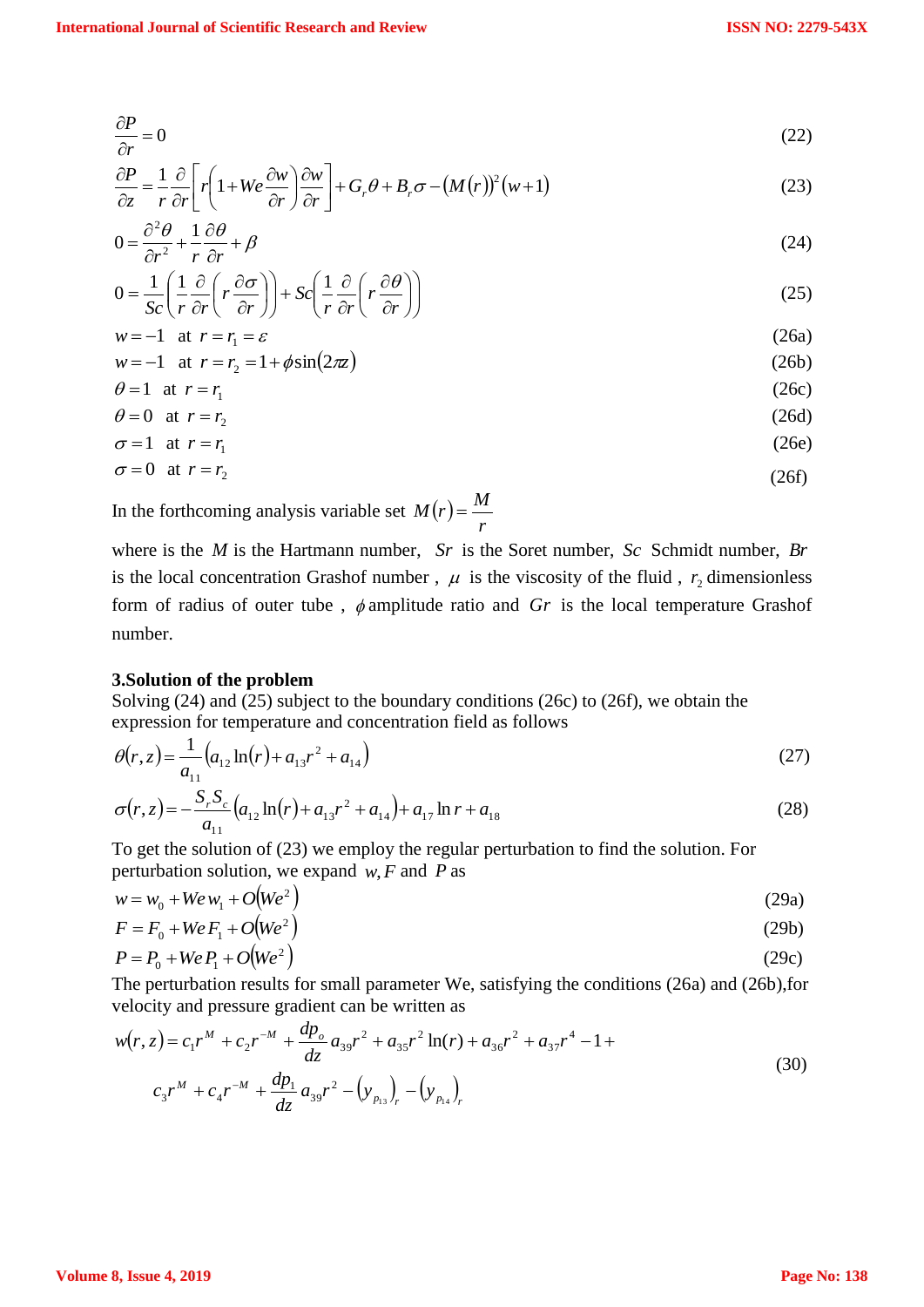$$
\frac{dp}{dz} = r_2^2 \left(\frac{-1}{L_2}\right) F + L_{13} \tag{31}
$$

where

$$
a_{11} = 4(\ln(r_1) - \ln(r_2)), a_{12} = 4 + \beta(r_1^2 - r_2^2), a_{13} = \beta(\ln(r_2) - \ln(r_1)),
$$
  
\n
$$
a_{14} = \beta(r_2^2 \ln(r_1) - r_1^2 \ln(r_2)) - 4\ln(r_2), a_{15} = -\frac{SrSc}{a_{11}}(a_{12} \ln(r_1) + a_{13}r_1^2 + a_{14}),
$$
  
\n
$$
a_{16} = -\frac{SrSc}{a_{11}}(a_{12} \ln(r_2) + a_{13}r_2^2 + a_{14}), a_{17} = \frac{1 - a_{15} - a_{16}}{\ln(r_1) - \ln(r_2)}, a_{18} = 1 - a_{15} - a_{17} \ln(r_1)
$$
  
\n
$$
a_{19} = \frac{(Gra_{13})}{a_{11}[(6-M^2)}, a_{20} = \frac{(Gra_{14})}{a_{11}(4-M^2)}, a_{21} = \frac{-4a_{18}}{4-M^2}, a_{22} = a_{21} + a_{20},
$$
  
\n
$$
a_{23} = \frac{-BrSrSc}{a_{11}}, a_{24} = \frac{a_{12}}{(4-M^2)}, a_{25} = \frac{-4a_{12}}{(4-M^2)^2}, a_{26} = \frac{a_{13}}{16-M^2}, a_{27} = \frac{a_{14}}{4-M^2}
$$
  
\n
$$
a_{28} = \frac{Bra_{17}}{4-M^2}, a_{29} = \frac{-4Bra_{17}}{(4-M^2)^2}, a_{30} = \frac{Bra_{18}}{4-M^2}, a_{31} = a_{23} + a_{24}, a_{32} = a_{31} + a_{28},
$$
  
\n
$$
a_{33} = a_{23}(a_{25} + a_{27}) + (a_{29} + a_{30}), a_{34} = a_{23}a_{26}, a_{35} = -(a_{18} + a_{32}), a_{36} = -(a_{19} + a_{34}),
$$
  
\n
$$
a_{37} = -(a_{19} + a_{34}), a_{38} = a_{35} + 2a
$$

$$
c_{21} = r_2^{-M} r_1^M - r_1^{-M} r_2^M, c_{22} = (r_1^2 r_2^M - r_2^2 r_1^M) a_{39},
$$
  
\n
$$
c_{23} = a_{35} (r_1^2 r_2^M \log(r_1) - r_2^2 r_1^M \log(r_2)) + a_{36} (r_1^2 r_2^M - r_2^2 r_1^M) + a_{37} (r_1^4 r_2^M - r_2^4 r_1^M)
$$
  
\n
$$
c_2 = \frac{1}{c_{21}} \left( \frac{dp_o}{dz} c_{22} + c_{23} \right), c_1 = -r_1^{(-M)} \left( c_2 r_1^M + \frac{dp_o}{dz} a_{39} r_1^2 + a_{35} r_1^2 \log(r_1) \right) + a_{36} r_1^2 + a_{37} r_1^4
$$
  
\n
$$
c_{41} = r_2^{-M} r_1^M - r_1^{-M} r_2^M, c_{42} = (r_1^2 r_2^M - r_2^2 r_1^M),
$$
  
\n
$$
c_4 = \frac{1}{c_{41}} \left( c_{42} \frac{dp_1}{dz} a_{39} - r_2^M y_{p_1 y_1} - r_1^M y_{p_1 y_2} - r_2^M y_{p_1 y_1} - r_1^M y_{p_1 y_2} \right)
$$
  
\n
$$
c_3 = r_1^{-M} \left( c_4 r_1^{-M} \frac{dp_1}{dz} a_{39} r_1^2 - y_{p_1 y_1} - y_{p_1 y_2} \right)
$$
  
\n
$$
y_{p_{13r}} = r^2 \frac{\partial}{\partial r} \left( \frac{\partial w_o}{\partial r} \right)^2, \quad y_{p_{14r}} = r \left( \frac{\partial w_o}{\partial r} \right)^2, w_1 = c_3 r^M + c_4 r^{-M} + \frac{dp_1}{dz} a_{39} r^2 - y_{p_{13r}} - y_{p_{14r}}
$$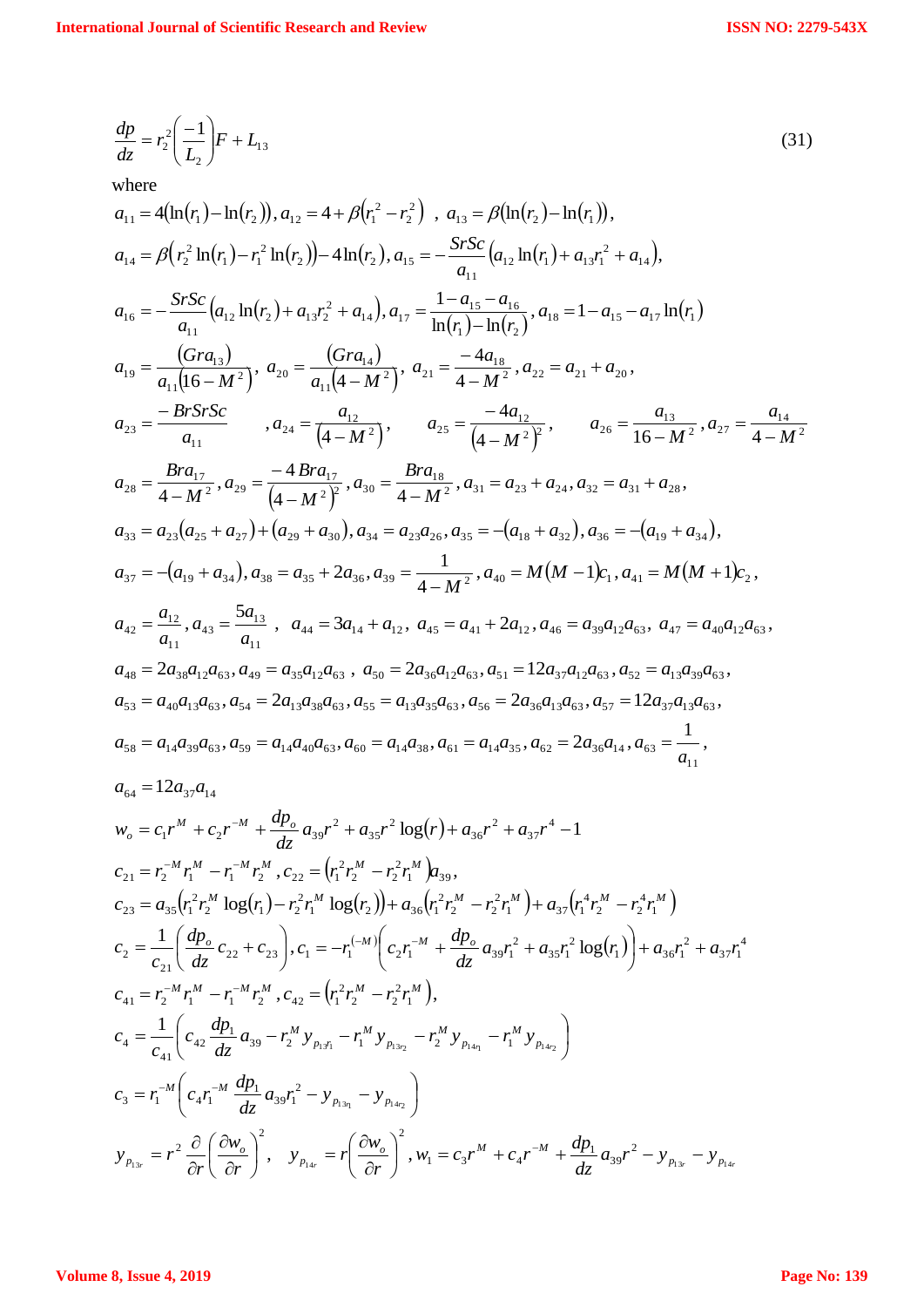$$
L_1 = \frac{c_1}{2+M} \left( r_2^{2+M} - r_1^{2+M} \right) + \frac{c_2}{2-M} \left( r_2^{2-M} - r_1^{2-M} \right), L_2 = \frac{a_{38}}{4} \left( r_2^4 - r_1^4 \right),
$$
  
\n
$$
L_3 = \frac{a_{35}}{16} \left( r_2^4 \left( 4 \log(r_2) - 1 \right) - r_1^4 \left( 4 \log(r_1) - 1 \right) \right) + \frac{a_{36}}{20} \left( r_2^5 - r_1^5 \right) + \frac{a_{37}}{42} \left( r_2^7 - r_1^7 \right) - \frac{1}{6} \left( r_2^3 - r_1^3 \right),
$$
  
\n
$$
L_4 = -(L_1 + L_3),
$$

#### **4. Results and discussion:**



Fig.1. Velocity for  $= 0.1, \frac{dP_o}{dz} = 0.3, \frac{dP_1}{dz} = 0.3, \frac{dP}{dz} = 0.3, \phi = 0.3, \beta = 0.08$  $G_r = 0.01, \text{We} = 0.001, \text{M} = 0.01, \text{Sr} = 0.5, \text{Sc} = 0.3, \text{Br} = 0.01, \varepsilon = 0.1,$ *dp dz dp dz*  $z = 0.1, \frac{dp_{o}}{dt}$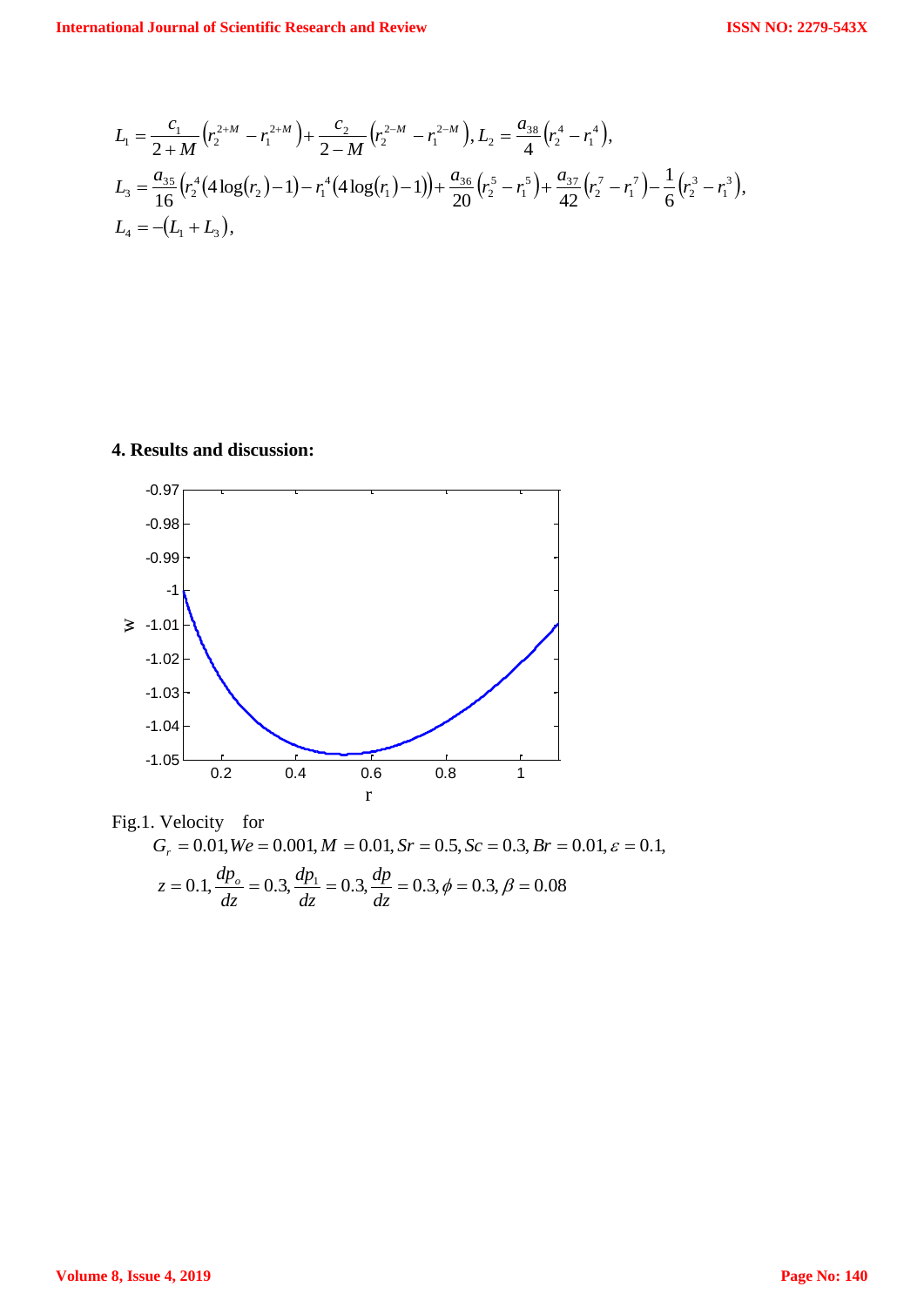

Fig.2. Pressure rise versus flow rate for different values for *We*

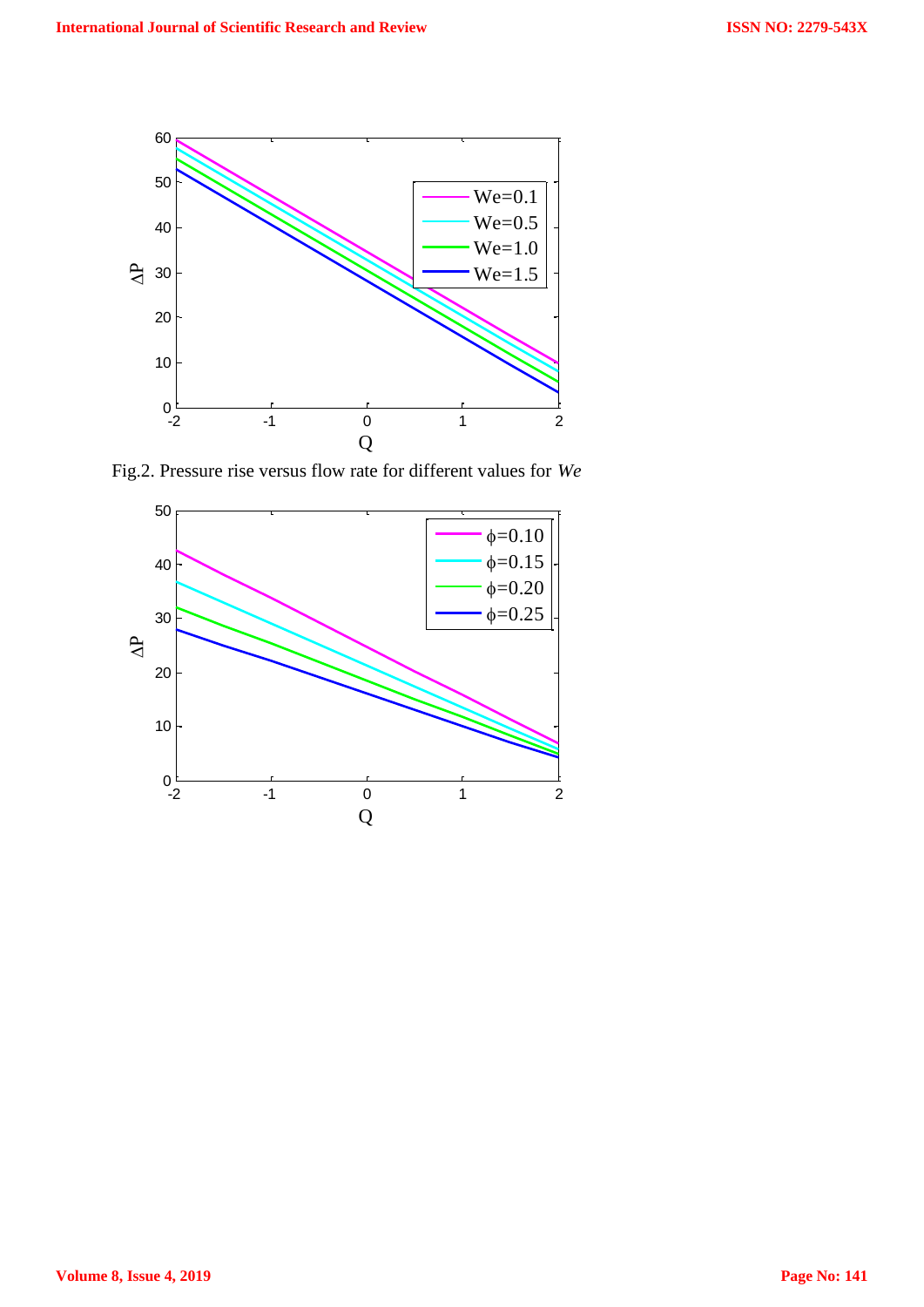

Fig.3. Pressure rise versus flow rate for different values for  $\phi$ .

Fig.4. Pressure rise versus flow rate for different values for  $\varepsilon$ .



Fig.5. Pressure rise versus flow rate for different values for  $\beta$ .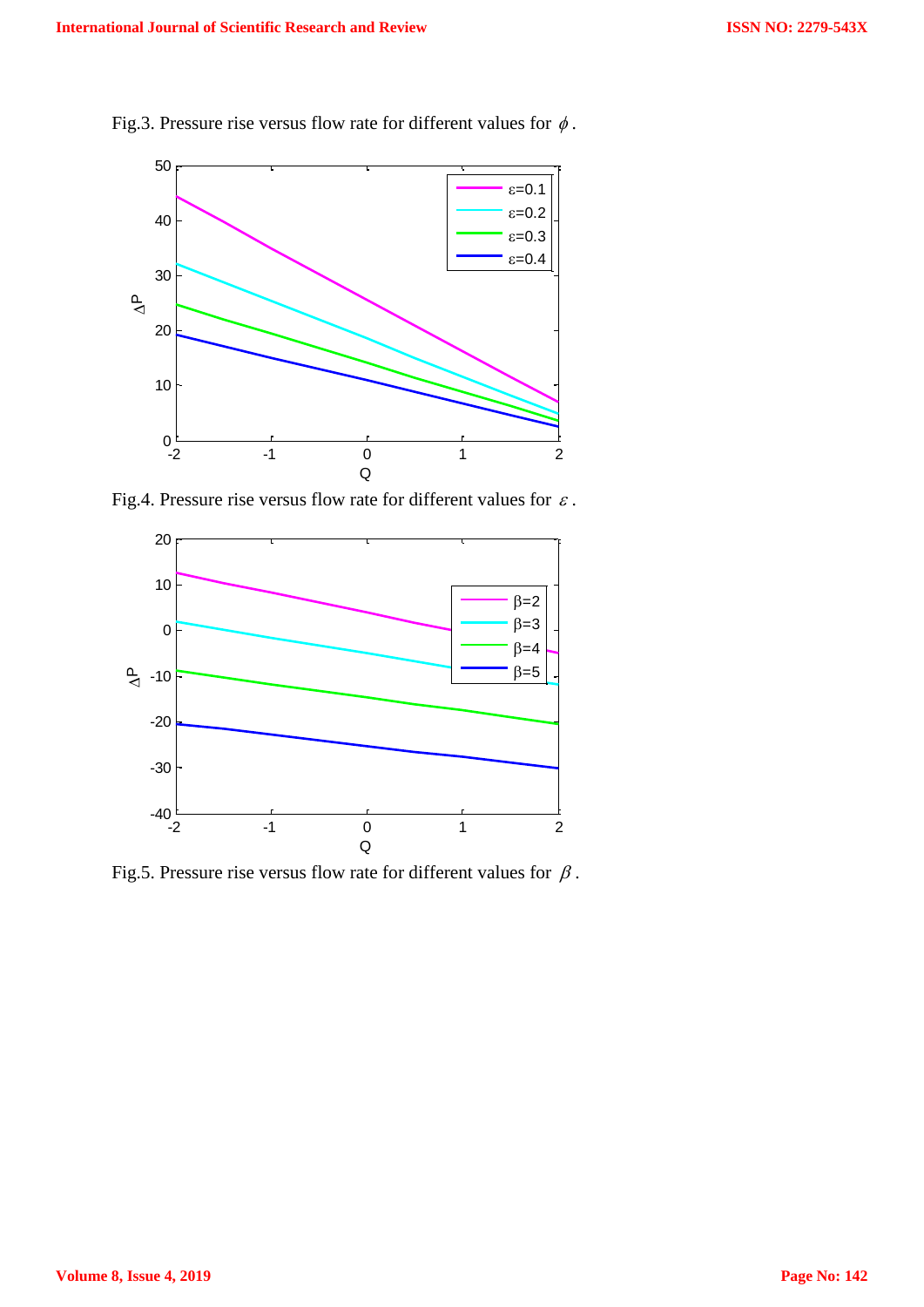

Fig.6. Pressure rise versus flow rate for different values for *M* .



Fig.7. Frictional force on inner tube versus flow rate for different values for *We* .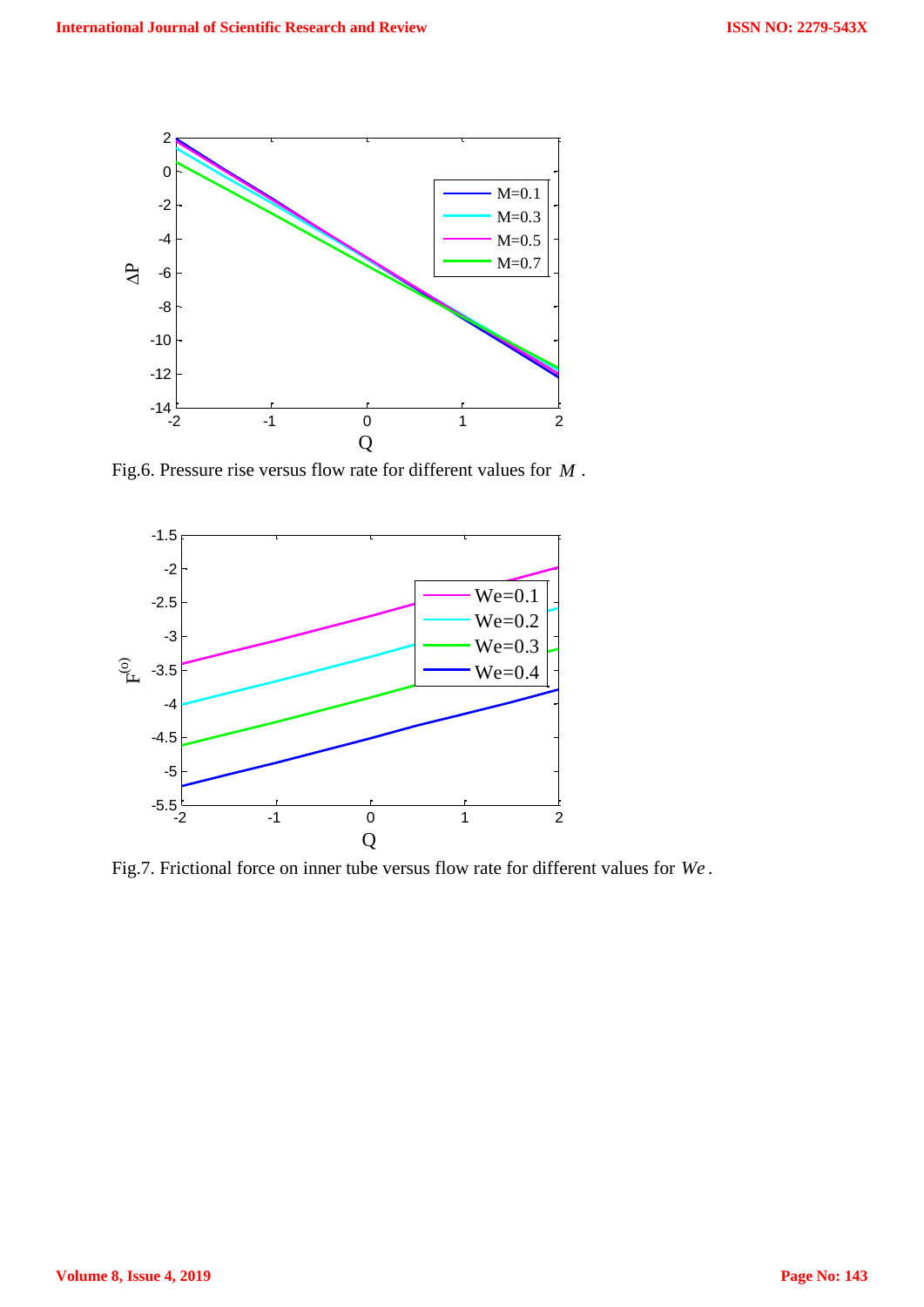

Fig.8. Frictional force on inner tube versus flow rate for different values for  $\phi$ .



Fig.9. Frictional force on inner tube versus flow rate for different values for  $\varepsilon$ .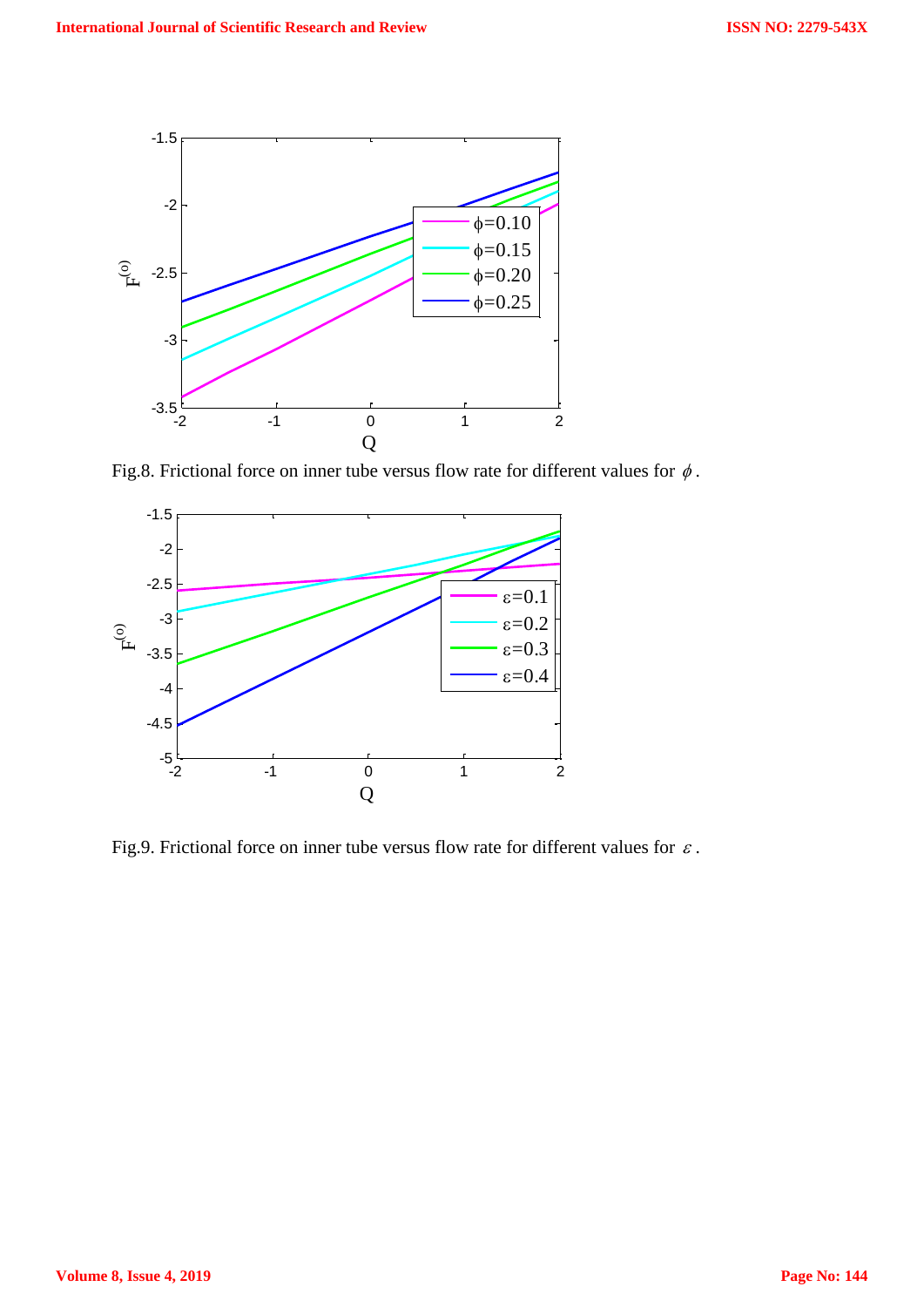

Fig.11. Frictional force on inner tube versus flow rate for different values for *M* .

Q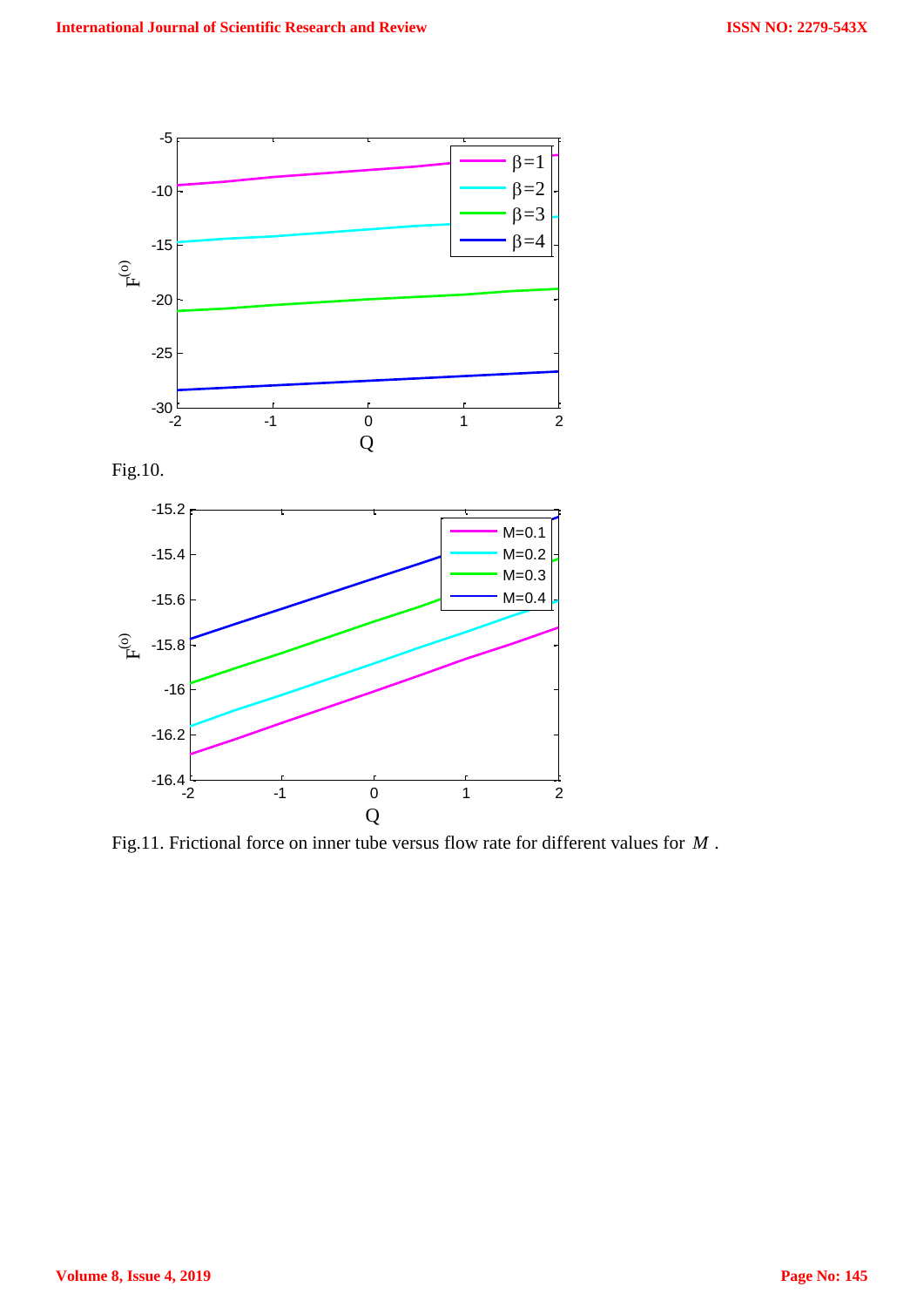

Fig.12. Frictional force on outer tube versus flow rate for different values for *We* .



Fig.13. Frictional force on outer tube versus flow rate for different values for  $\phi$ .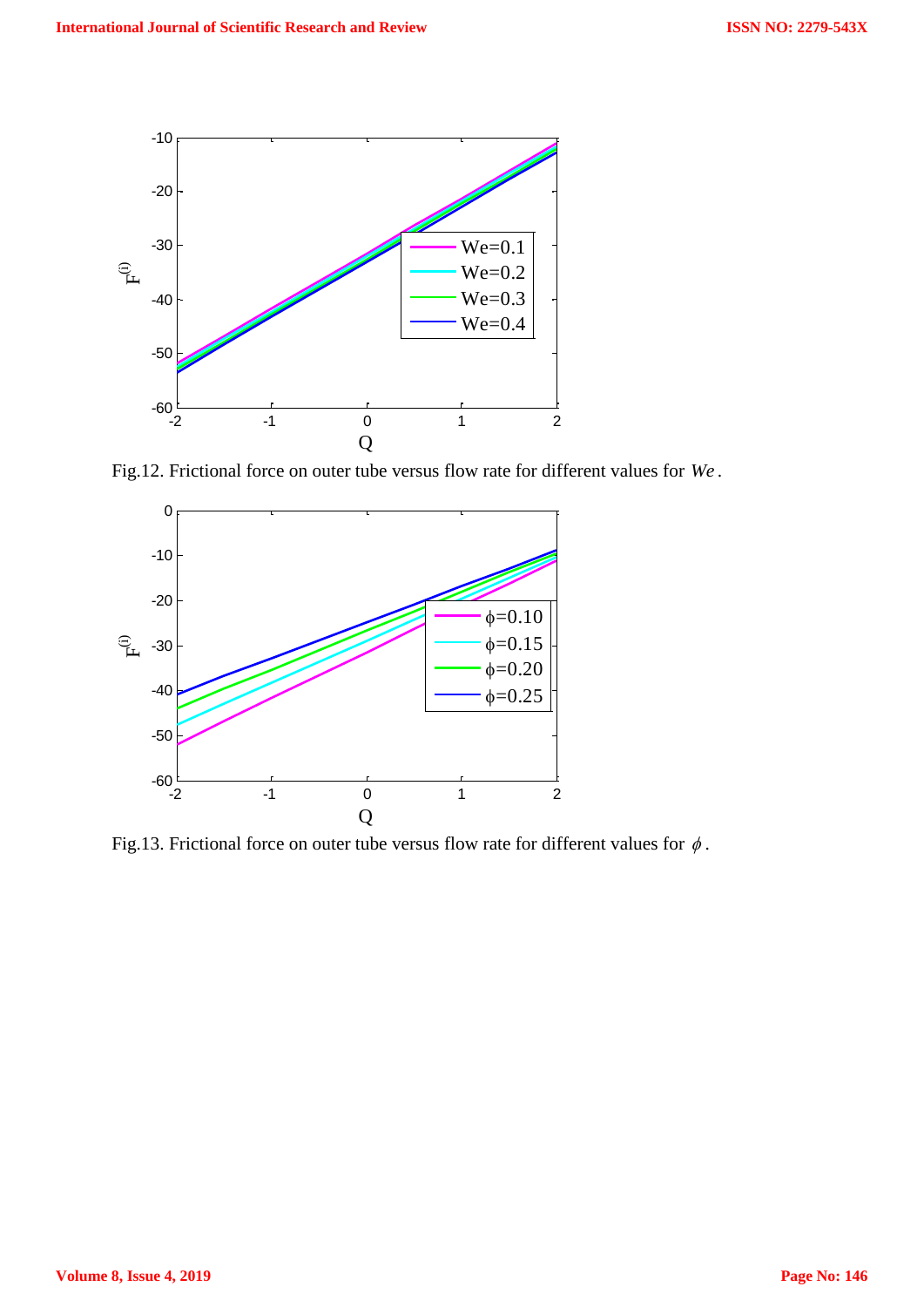

Fig.14. Frictional force on outer tube versus flow rate for different values for  $\varepsilon$ .



Fig.15. Frictional force on outer tube versus flow rate for different values for  $\beta$ .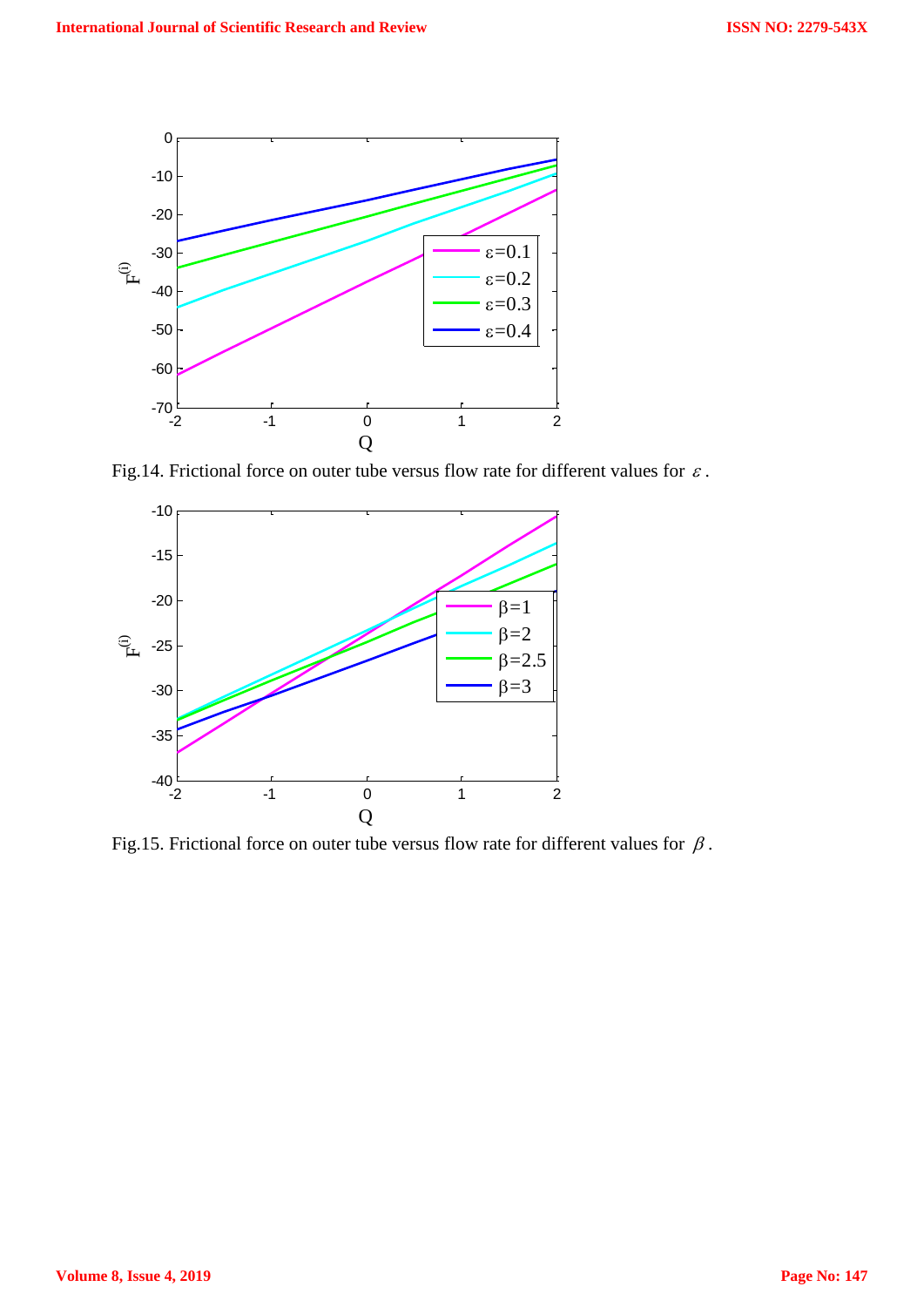

Fig.16. Frictional force on outer tube versus flow rate for different values for *M* .



Fig.17. Plot for Temperature field for different values for  $\beta$ .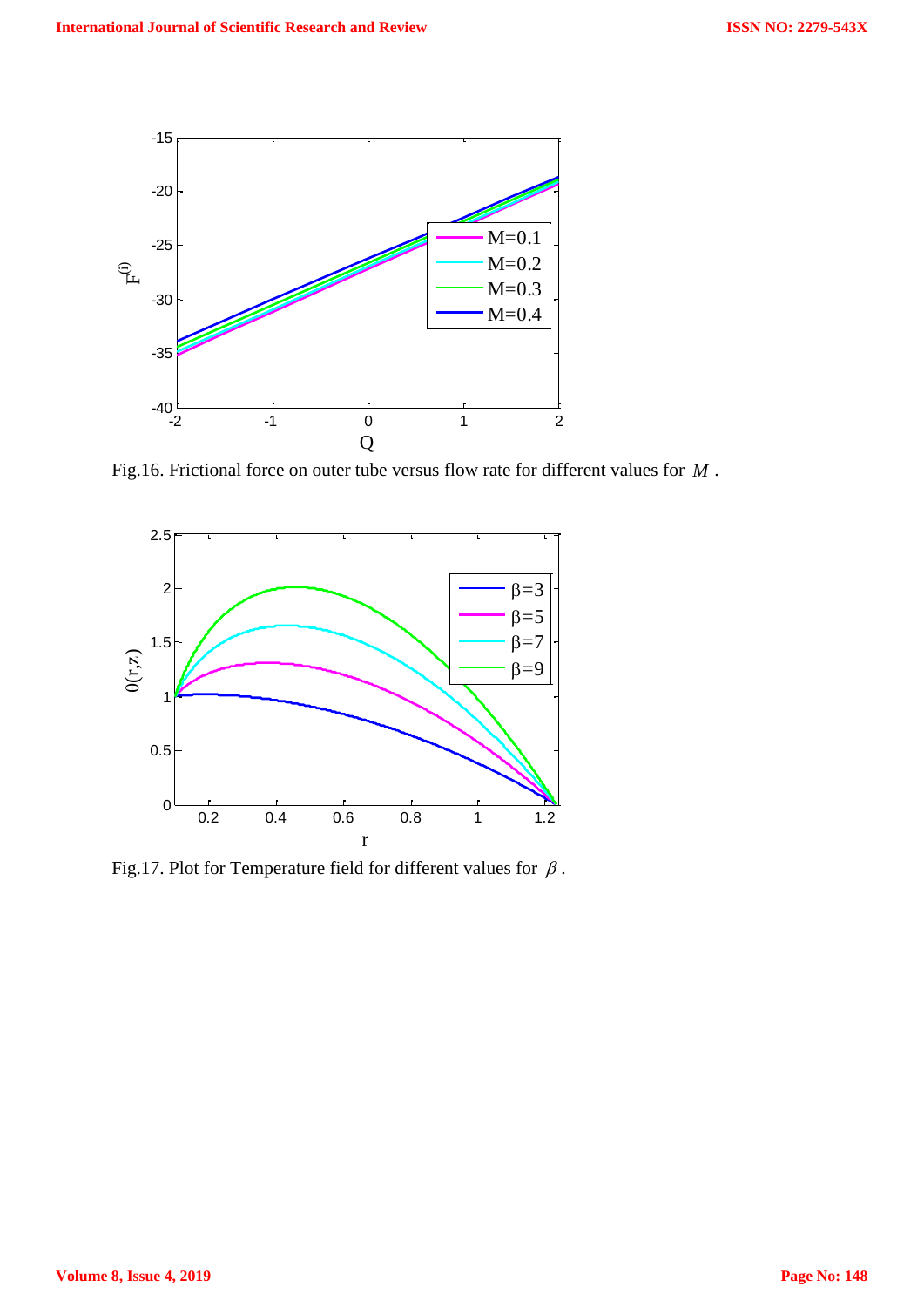

Fig.18. Plot for Concentration for different values for  $\beta$ .



Fig.19. Plot for Concentration for different values for *Sr*.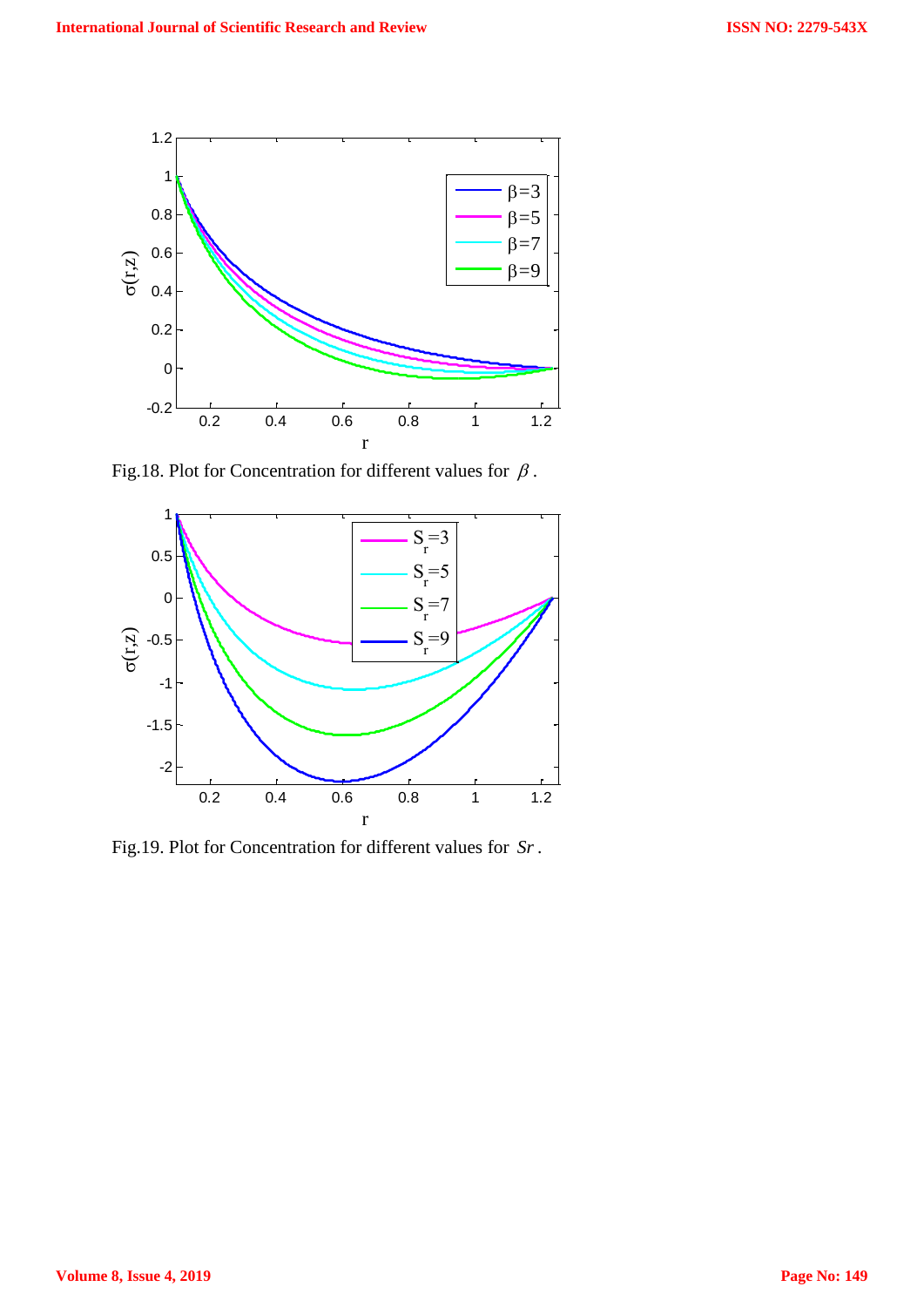

Fig.20. Plot for Concentration for different values for *Sc* .

Fig.1. shows that the velocity field using perturbation solution. In this section we have presented the solution of the Williamson fluid model graphically. The expression for pressure rise  $\Delta P$  is calculated numerically using Mathmatica software. The effects of various parameters on the pressure rise  $\Delta P$  are shown from Fig.2. to Fig.6. for different values of Weissenberg number  $(W_e)$ , amplitude ratio  $(\phi)$ , Thermal ratio  $(\beta)$ , Radius value  $(\varepsilon)$  and Hartmann number  $(M)$ . It is observed that the pressure rise  $\Delta P$  decreases with the increase in  $We, \phi, \beta, \varepsilon$  and M. It is noticed that best peristaltic pumping region with the Hartmann number *M* from Fig.6.otherwise there is augmented pumping.

The frictional force on inner tube  $(F^{(o)})$  are observed from the Fig.7. to Fig.11. for various parameter values of Weissenberg number  $(W_e)$ , amplitude ratio  $(\phi)$ , Thermal ratio  $(\beta)$ ,Radius value  $(\varepsilon)$  and Hartmann number  $(M)$ . As the values of We,  $\varepsilon$  and  $\beta$  are increasing we observed that the plots for  $F^{(0)}$  is decreasing form Fig.7., Fig.9. and Fig.10.whilethe figures Fig.8. and Fig.11. are depicted that increasing as the values of  $\phi$  and M are increasing.

The frictional force on outer tube  $(F^{(i)})$  are observed from the Fig.12. to Fig.16. for various parameter values of Weissenberg number  $(W_e)$ , amplitude ratio  $(\phi)$ , Thermal ratio  $(\beta)$ ,Radius value  $(\varepsilon)$  and Hartmann number  $(M)$ .It is found that, the  $F^{(i)}$  is decreasing as the various values of We and  $\beta$  from Fig.12.and Fig.15.while it is increasing for the different values of  $\phi$ ,  $\varepsilon$  and  $M$ .

The Temperature of the field is increasing with the different values of  $\beta$  whereas the concentration of the field decreasing for the various values of  $\beta$ , Sr and Sc.

The fixed constant values for Pressure Rise  $\Delta P$ , frictional force on inner tube  $F^{(0)}$  and frictional force on outer tube  $F^{(i)}$  are given by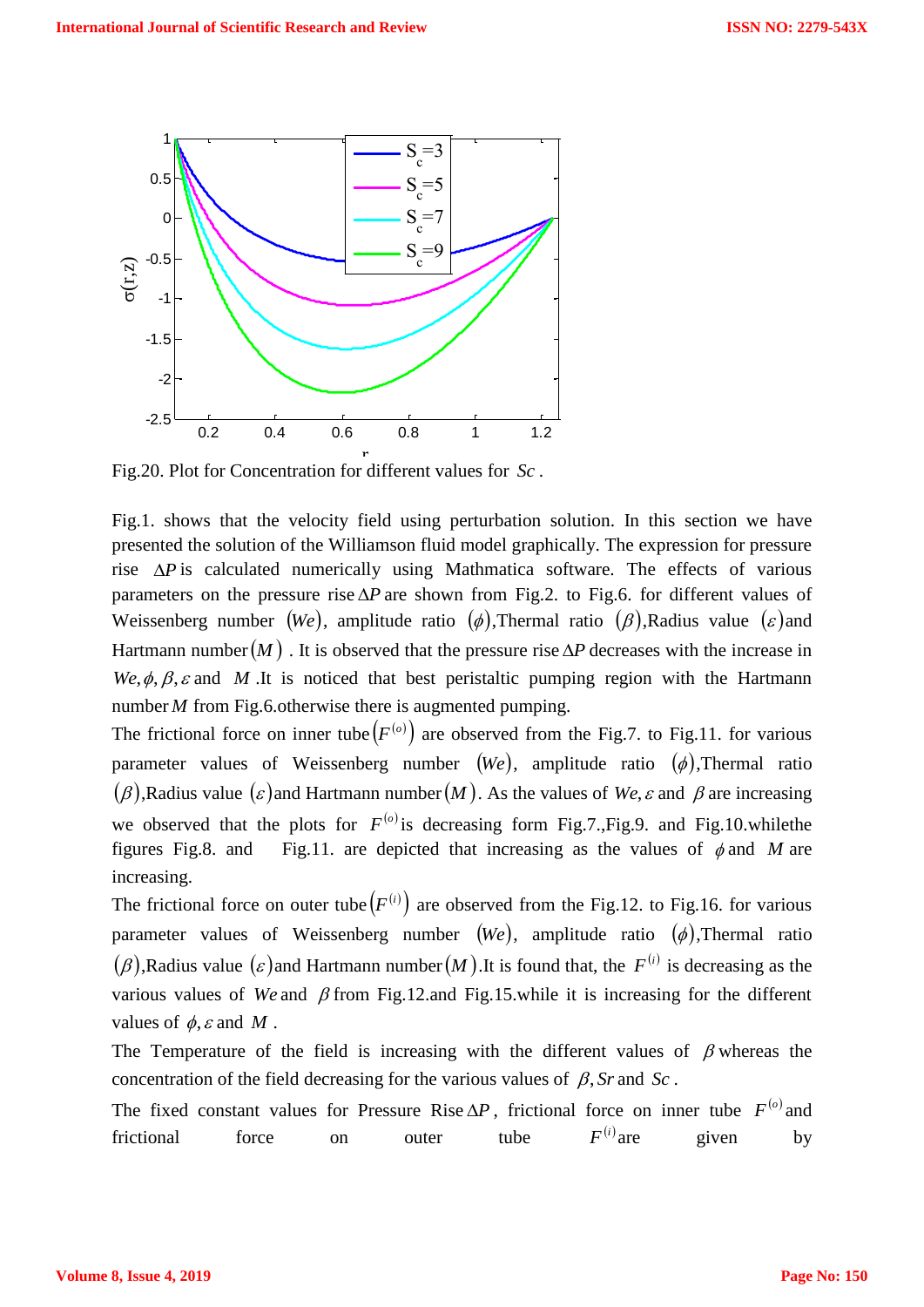$$
Gr = 2
$$
,  $We = 0.1$ ,  $M = 0.3$ ,  $Sr = 5$ ,  $Sc = 0.2$ ,  $Br = 0.01$ ,  $\varepsilon = 0.1$ ,  $z = 0.1$ ,  $\frac{dp}{dz} = 0.3$ ,  $\beta = 0.04$ 

#### 5.**Conclusions:**

In this paper, we have investigated the influence of the effect of radially varying MHD and mass transfer on peristaltic flow of Williamson fluid in a vertical annulus under the assumptions of low Reynolds number and long wave length approximation. The analytical solutions are obtained for the angular velocity using Perturbation method and solution for Pressure Rise is calculated using Numerical integration. The behaviors of the flow characteristics are analyzed through graphs.

- 1. The angular velocity of the fluid is curved channel in the annulus.
- 2. The magnitude of the pressure rise  $\Delta P$  decreases with the increase in  $We, \phi, \beta, \varepsilon$  and M.
- 3. The frictional force on inner tube  $(F^{(o)})$  is increasing as the values of  $\phi$  and M are increasing.
- 4. The frictional force on outer tube  $(F^{(i)})$  is decreasing as the various values of We and  $\beta$ .
- 5. If  $M = 0$ , it is good agreement with Reference<sup>[25]</sup>.

#### **6. References**:

- [1] T. W. Latham, "Fluid Motion in a Peristaltic Pump", MIT Press, Cambridge, Mass, USA, 1966.
- [2] A. H. Shapiro, M. Y. Jaffrin, and S. L. Weinberg, "Peristaltic pumping with long wave lengths at low Reynolds number," Journal of Fluid Mechanics, 37(1969)799–825.
- [3] H.L. Agarwal, B. Anwaruddin, "Peristaltic flow of blood in a branch", Ranchi Univ. Math. J.15 (1984) 111–121.
- [4] G. Radhakrishnamacharya and V. Radhakrishna Murty, "Heat transfer to peristaltic transport in a non-uniform channel," Defence Science Journal, 43(1993)275–280.
- [5] T. Hayat, Y. Wang, K. Hutter, S. Asghar, and A. M. Siddiqui, "Peristaltic transport of an Oldroyd-B fluid in a planar channel," Mathematical Problems in Engineering,2004(2004) 347– 376.
- [6] K. Vajravelu, S. Sreenadh, and V. R. Babu, "Peristaltic transport of a Herschel-Bulkley fluid in an inclined tube," International Journal of Non-Linear Mechanics,40(2005)83– 90.
- [7] V.K. Sud, G.S. Sekhon, R.K. Mishra, "Pumping action on blood flow by a magnetic field", Bull. Math. Biol. 39 (1977) 385–390.
- [8] H.L. Agarwal, B. Anwaruddin, "Peristaltic flow of blood in a branch", Ranchi Univ. Math. J.15 (1984) 111–121.
- [9] F.M. Abbasi, T. Hayat, A. Alsaedi, B. Ahmed, "Soret and Dufour effects on peristaltic transport of MHD fluid with variable viscosity", Appl. Math. Inf. Sci. 8 (2014) 211–219.
- [10] N.S. Akbar, "Influence of magnetic field on peristaltic flow of a Casson fluid in an asymmetric channel: application in crude oil refinement", J. Magn. Magn. Mater. 378 (2015)463–468.
- [11] N.S. Akbar, "Biological analysis of nano Prandtl fluid model in a diverging tube", J. Comput.Theor. Nanosci. 12 (2015) 105–112.
- [12]Mahmoud, S.R., Afifi, N.A. & Al-Isede, H.M.. "Effect of porous media and magnetic field on peristaltic transport of a Jeffrey fluid in an asymmetric channel". International Journal of Mathematical Analysis 5(2011) 1025-1034.